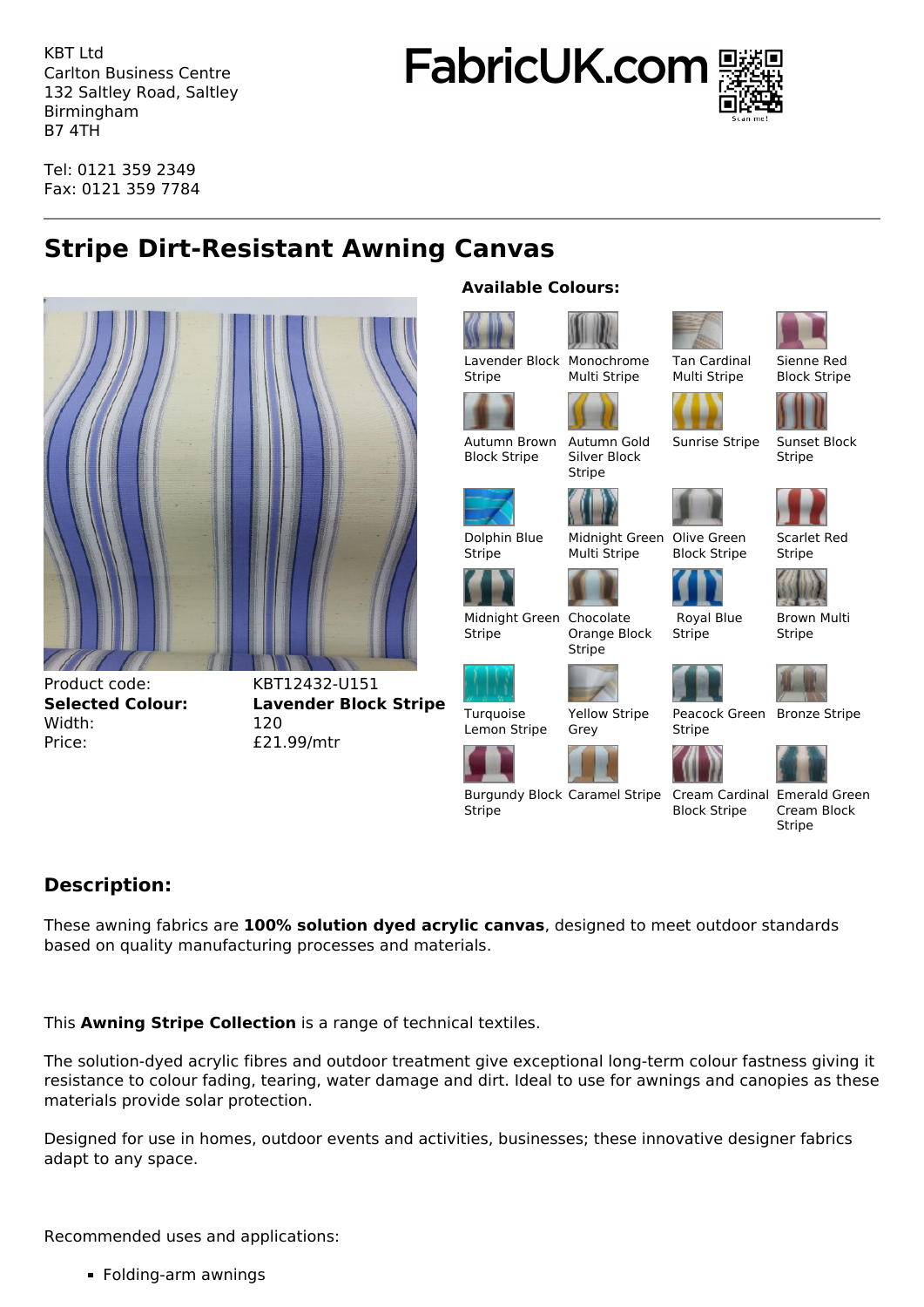- Drop-arm awnings
- **Dutch canopies**
- **Fixed awnings**
- Outdoor velum
- **Shade sails**
- Umbrella
- Vertical roll-down awnings
- **Screen fabrics**

With this awning collection you receive many different beneficial factors.

**Protection** as it reduces glare and heat by up to 95% by limiting the greenhouse effect, blocking out 90% to 100% of UV rays (depending on the colour).

**Resistance** is from the solution-dyed acrylic yarn that these fabrics are made from, providing long-lasting resistance to environmental damage (rain and UV rays). They are fully water-repellent, also preventing mould growth.

**Durability** from the high-performance fibres they are made up of, as well as treatments and their weaving process.

Environmental standards making it **eco-friendly**; they are **tested and approved by OEKO-TEX 100.** This certification takes harmful substances into account by checking whether the fabric is not harmful in ecological and human terms.

Technical textile properties:

- **Longevity**
- **Colour fading resistance**
- Anti-tear
- Stain resistant
- **Protection from UV rays**
- **Durability**
- **Environmentally friendly**
- Finish: Cleangard special dirt-resistant and water resistant treatment
- Easy care

*Tip: Dark awning fabrics provide better protection from the heat, light and UV rays.*

 *Lighter colours are less effective for heat and UV ray control but allow more light through.*

Cleaning & Care tips:

- Remove superficial stains clean with soapy water (*it is not recommended to use detergents, high-pressure cleaners, or hours of rubbing)*
- Avoid mould at the end of summer take time to dry your awning before rolling it away